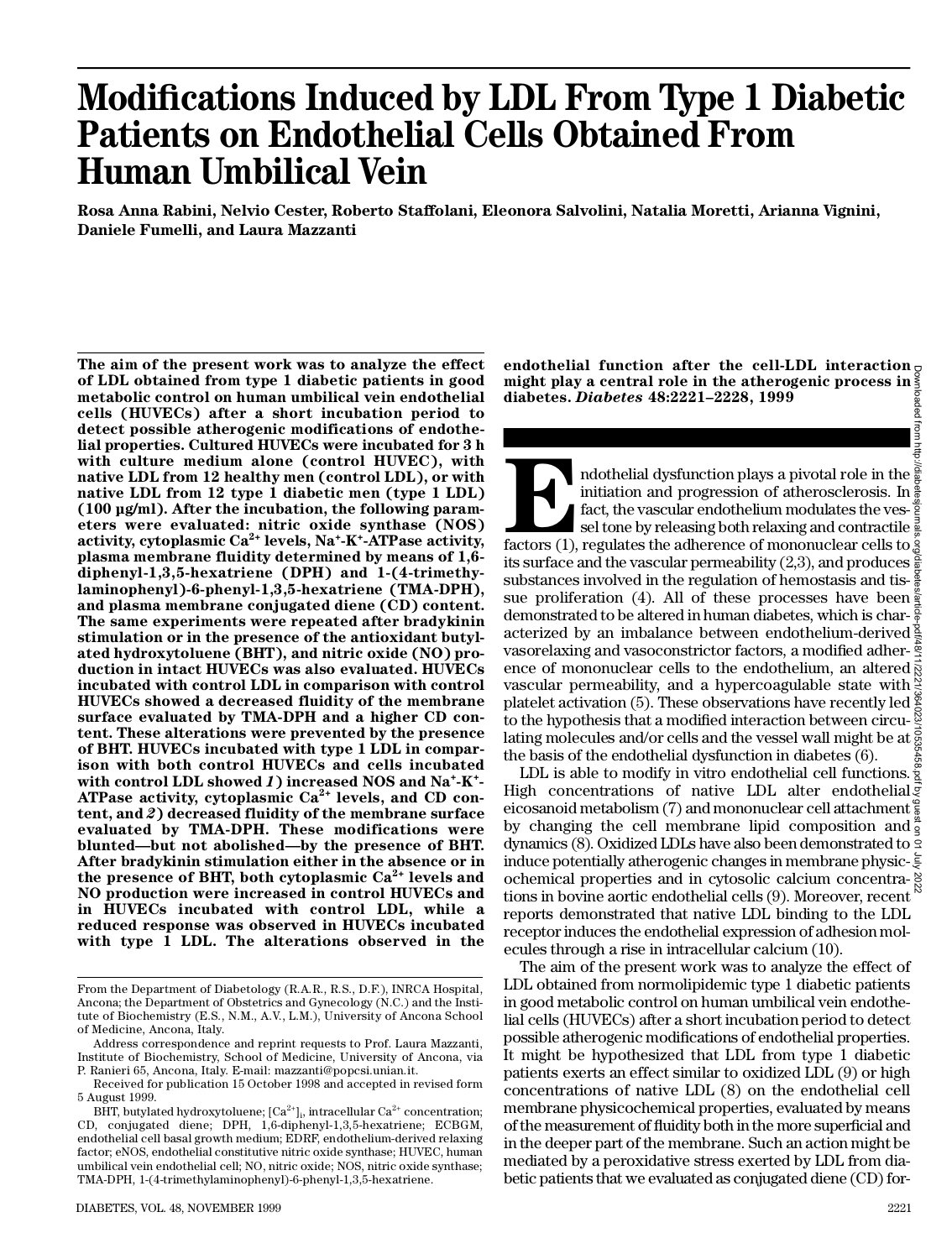mation. Secondary effects of the endothelial membrane modifications might be changes in cytosolic  $Ca^{2+}$  concentration caused by altered transmembrane calcium fluxes and modifications in nitric oxide synthase (NOS) activity, which regulates the vessel tone by modifications in nitric oxide (NO) production and is known to be modulated by cytosolic  $Ca^{2+}$  levels (10). In the present work, we also studied the action of LDL on the activity of Na<sup>+</sup>-K<sup>+</sup>-ATPase, which is an integral membrane protein highly sensitive to modifications in membrane fluidity and which is also dependent on NO synthesis through a not yet elucidated mechanism (11).

## **RESEARCH DESIGN AND METHODS**

HUVECs were purchased from Mascia Brunelli (Milan, Italy) and cultured in endothelial cell basal growth medium (ECBGM) with addition of low serum growth supplement. At 80% confluence (about 800,000 cells/ml), cultured HUVECs were used for three different incubation experiments.

**Experiment 1.**In experiment 1, incubation was for 3 h at 37°C with ECGBM alone (control HUVEC), with native LDL from healthy subjects (control LDL), or with native LDL from type 1 diabetic patients (type 1 LDL) (100 µg/ml in ECGBM). After the incubation, the monolayers were removed by scraping and resuspended in fresh culture medium or in Tris-HCl (50 mmol/l, pH 7.4) for the fluorescence experiments, and the following parameters were evaluated: NOS activity, cytoplasmic  $Ca<sup>2+</sup>$  levels, Na<sup>+</sup>-K<sup>+</sup>-ATPase activity, plasma membrane fluidity determined by means of both 1,6-diphenyl-1,3,5-hexatriene (DPH) and its derivative 1-(4 trimethylaminophenyl)-6-phenyl-1,3,5-hexatriene (TMA-DPH), and plasma membrane CD content. These incubation experiments were performed with fresh LDL obtained from 12 healthy men and 12 age-matched men affected by type 1 diabetes but in good metabolic control. Clinical characteristics of the study subjects are shown in Table 1. The two groups differed only in terms of blood glucose concentrations and  $HbA_{1c}$  levels. Clinical laboratory parameters were measured by routine laboratory methods. All the study subjects were normotensive and were not smokers. No subject was taking any medication, except for insulin in the type 1 diabetic patients. None of the patients was affected by nephropathy or neuropathy; three patients showed background retinopathy.

**Experiment 2.** At a later time, LDLs were again obtained from eight healthy subjects and eight type 1 diabetic patients from the two groups previously described and immediately used for further incubation experiments with HUVECs under the conditions described above. At the end of the incubation period, an aliquot of HUVECs was immediately used for the determination of NO directly produced by cells, cytoplasmic Ca<sup>2+</sup> levels, Na<sup>+</sup>-K<sup>+</sup>-ATPase activity, plasma membrane fluidity determined by both DPH and TMA-DPH, and plasma membrane CD content. The other aliquot was stimulated with 200 nmol/l bradykinin, and the same parameters were evaluated after stimulation.

**Experiment 3.** LDLs obtained from the patients of experiment 2 were also incubated with HUVECs for 3 h at 37°C in the presence of 20 µmol/l of the antioxidant butylated hydroxytoluene (BHT) (12). NO directly produced by cells, cytoplasmic  $Ca<sup>2+</sup>$  levels, Na<sup>+</sup>-K<sup>+</sup>-ATPase activity, plasma membrane fluidity determined by both DPH and TMA-DPH, and plasma membrane CD content were then measured. After the incubation, an aliquot was stimulated with 200 nmol/l bradykinin, and NO production and cytoplasmic  $Ca^{2+}$  levels were determined.

**Study protocol.** LDLs from type 1 diabetic patients and respective control subjects were run in the same experiment. The study was performed in accordance with the principles of the Declaration of Helsinki as revised in 1996, and informed consent was obtained from the patients.

**Statistical analysis.** Results are expressed as means ± SD. Statistical analyses were performed using the Student's *t* test for paired data. Differences were considered significant with  $P < 0.05$ .

**Preparation and characterization of LDLs.** Plasma was separated from freshly drawn human blood, and native lipoproteins (LDL: density between 1.025 and 1.063 g/ml) were isolated by discontinuous density gradient ultracentrifugation as described by Chen et al. (13). The concentrations of triglycerides, phospholipids, and cholesterol were determined in LDL as previously described (14). LDL lipid hydroperoxide concentrations were measured by the ferrous oxidation–xylenol orange assay according to Jiang et al. (15).

**NOS activity.** NOS activity was measured spectrophotometrically by following the oxidation of oxyhemoglobin ( $\lambda$  max 426 nm) to methemoglobin ( $\lambda$  max 405 nm) by NO at 37°C, as previously described (16). Oxyhemoglobin was prepared by reduction. Briefly, human hemoglobin (60 mg; Sigma, St. Louis, MO) and sodium dithionite (120 mg) were dissolved in distilled water (2 ml) and gently agitated in a flat dish for 15 min. The hemoglobin mixture was then chromatographed on a column of Sephadex G-25 (1.5  $\times$  30 cm). The reduced fraction, with its characteristic bright red color, was isolated and stored frozen (–20°C). The

#### TABLE 1

Clinical characteristics of subjects from whom LDLs were obtained

|                                 | Healthy<br>men  | Type 1<br>diabetic men |
|---------------------------------|-----------------|------------------------|
| $\boldsymbol{n}$                | 12              | 12                     |
| Age (years)                     | $37 \pm 8$      | $33 \pm 8$             |
| BMI $(kg/m2)$                   | $24 \pm 3$      | $23 \pm 3$             |
| Diabetes duration (years)       |                 | $8 \pm 5$              |
| Fasting plasma glucose (mmol/l) | $5.2 \pm 0.3$   | $7.4 \pm 0.9*$         |
| $HbA_{1c}$ (%)                  | $5.3 \pm 0.3$   | $7.2 \pm 0.8^*$        |
| Plasma LDL cholesterol (mmol/l) | $2.61 \pm 0.23$ | $2.53 \pm 0.18$        |
| Plasma HDL cholesterol (mmol/l) | $1.23 \pm 0.09$ | $1.18 \pm 0.10$        |
| Plasma triglycerides (mmol/l)   | $1.41 \pm 0.22$ | $1.38 \pm 0.28$        |

Data are means  $\pm$  SD or *n*.  $*P < 0.05$ .

NOS assay mixture consisted of 200 µmol/l CaCl $_{\rm 2}$  1 mmol/l MgCl $_{\rm 2}$ , 100 µmol/l L-Arg, 100 µmol/l NADPH, 1.6 µmol/l oxyhemoglobin, and 12 µmol/l (6R)-5,6,7,8-tetrahydro-L-biopterin dihydrochloride. The reaction was initiated with 50 µl of HUVEC homogenate, which was mixed with the reaction medium with the aid of a glass p lumper. Cells were counted in each sample before homogenizing platelets to ensure that the same amount of cells was used. NO production was calculated from the decrease in absorbance at 426 nm (with an estimated extinction coefficient of  $98,000$  l · mol<sup>-1</sup> · cm<sup>-1</sup>). NOS activity was expressed in picomoles NO produced per minute per milligram of protein.

To ensure the NOS specificity of the oxidation of oxyhemoglobin, the reaction was also performed after a 20-min preincubation of HUVEC homogenate with 100 mmol/l nitro-L-arginine methyl ester or  $N^G$  amino arginine, which completely inhibited the decrease in absorbance at  $426$  nm. Both substances are L-arginine analogs affecting NOS activity by competitive inhibition (17).

 ${\bf Int } {\bf r}$  acellular  ${\bf Ca}^{2+}$   ${\bf concentration}.$  Intracellular  ${\bf Ca}^{2+}$  concentration ([Ca $^{2+}$ ]<sub>i</sub>) was measured in intact HUVECs using the fluorescent probe Fura 2-AM as previously described (18). Determinations were performed in a Perkin-Elmer/Cetus (Norwalk, CT) MPF-66 spectrofluorometer at 37°C according to the method of Rao (19). Fluorescence intensity was read at a constant emission wavelength (490 nm) with changes in the excitation wavelength (340 and 380 nm). Calibration was carried out as described by Grynkiewicz et al. (20) with

$$
[\mathrm{Ca}^{2+}]_{\mathrm{i}}=K_{\mathrm{d}}\times\frac{R-R_{\mathrm{min}}}{R_{\mathrm{max}}-R}\ \times\frac{S_{\mathrm{f2}}}{S_{\mathrm{b2}}}
$$

where  $K_{\rm d}$  is the dissociation constant of the Ca<sup>2+</sup>–Fura 2 interaction in the cytosolic environment; *R* is the ratio of the fluorescence intensities at excitation wavelengths 340 and 380 nm;  $R_{\text{min}}$  and  $R_{\text{max}}$  are the ratios of the fluorescence intensities without Ca<sup>2+</sup> and with saturating levels of Ca<sup>2+</sup>, respectively; and  $S_{p2}$  and  $S_{p2}$ are fluorescence intensities at 380 nm without  $Ca^{2+}$  and with saturating levels of  $Ca^{2+}$ , respectively.  $R_{\text{min}}$  and  $S_{\text{f2}}$  were measured after cellular lysis with 25% Triton and addition of 10 mmol/l EGTA, pH 8.3.  $R_{\text{max}}$  and  $S_{b2}$  were determined after lysis and addition of 10 mmol/l CaCl<sub>2</sub>. Autofluorescence was subtracted before performing the  $Ca^{2+}$  calibration procedure.

Na<sup>+</sup>-K<sup>+</sup>-ATPase assay. The Na<sup>+</sup>-K<sup>+</sup>-activated Mg<sup>2+</sup>-dependent ATPase activity was determined on HUVECs by the Kitao and Hattori method (21). ATPase activity was assayed by incubating 1 ml of HUVECs ( $2\times 10^6\,$  cells/ml) after sonication at  $37^{\circ}$ C in the reaction medium containing MgCl<sub>2</sub> (5 mmol/l), NaCl (140 mmol/l), and KCl (14 mmol/l) in 40 mmol/l Tris-HCl, pH 7.7. The ATPase reaction was started by the addition of 3 mmol/l Na<sub>2</sub>ATP and stopped 20 min later by the addition of 1 ml of 15% trichloroacetic acid. Tubes were centrifuged at 1,100 *g* for 10 min, and the inorganic phosphate hydrolyzed from the reaction was measured in the supernatant by a colorimetric assay using  $KH_{2}PO_{4}$  as standard (22). The ATPase activity assayed in the presence of 10 mmol/l ouabain was subtracted from the total  $Mg^{2+}$ -dependent ATPase activity to calculate the activity of Na<sup>+</sup>-K<sup>+</sup>-ATPase. Protein concentration was determined as described by Lowry et al. (23) using serum albumin as a standard.

**Membrane fluidity.** The HUVEC plasma membrane fluidity was studied by determining the fluorescence anisotropies (reciprocal of fluidity) of the probes DPH and TMA-DPH, which are incorporated, respectively, in the deeper hydrophobic part of the membrane and at the lipid-water interface of the membrane bilayer (24). Cell incubations with DPH and with TMA-DPH were performed as described by Mazzanti et al. (25) and by Sheridan and Block (26),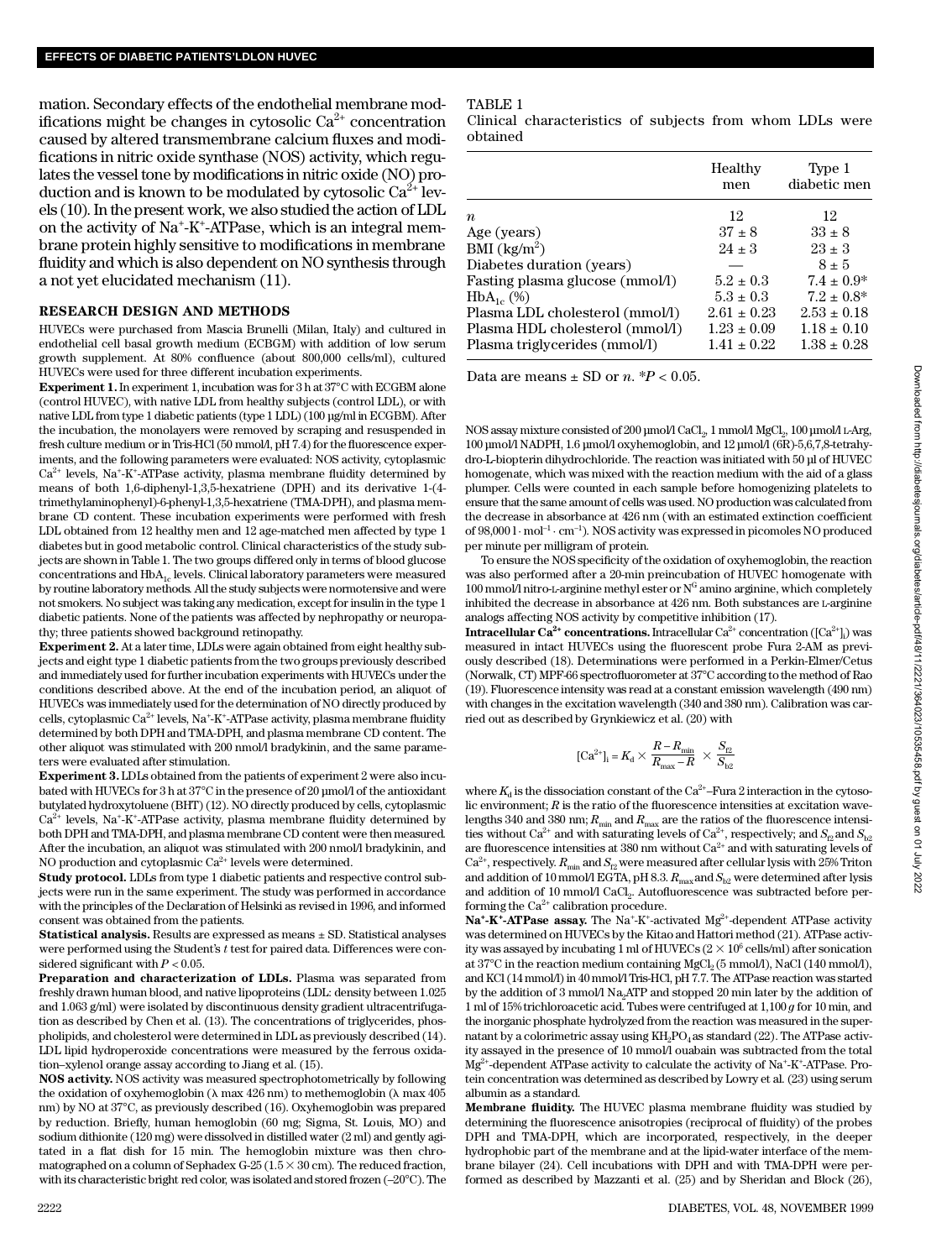## TABLE 2 Composition of LDL from healthy subjects and patients affected by type 1 diabetes

|                                                 | Control LDL        | Type 1 LDL       |
|-------------------------------------------------|--------------------|------------------|
| $\boldsymbol{n}$                                | 12                 | 12               |
| Proteins (%)                                    | $30.04 \pm 5.96$   | $29.84 \pm 6.34$ |
| Triglycerides (%)                               | $2.27 \pm 1.02$    | $2.98 \pm 0.96$  |
| Phospholipids (%)                               | $27.12 \pm 5.13$   | $26.51 \pm 6.84$ |
| Cholesterol (%)                                 | $40.57 \pm 8.09$   | $40.67 \pm 9.12$ |
| Lipid hydroperoxides<br>(umol/mg phospholipids) | $163.51 \pm 45.23$ | $171.12 + 41.29$ |

Data are means  $\pm$  SD or *n*.

respectively. Briefly, 3 µl of DPH or TMA-DPH ( $10^{-3}$  mol/l) were incubated for 10 or 5 min, respectively, at room temperature (23°C) with 2 ml of endothelial cells  $(2 \times 10^6 \text{ cells/ml})$  in 50 mmol/l Tris-HCl buffer solution, pH 7.4. The incubation times were chosen in order to avoid probe diffusion within the cells, which was previously checked by the 2,4,6-trinitrobenzenesulfonic acid method (27).

Fluorescence intensities (100 readings each) of the vertical and horizontal components of the emitted light were measured on a Perkin-Elmer/Cetus MPF66 spectrofluorometer equipped with two glass prism polarizers (excitation wavelength 365 nm, emission wavelength 430 nm). Steady-state fluorescence anisotropy of DPH and TMA-DPH was calculated using

$$
r = \frac{I_{\rm V}G - I_{\rm h}}{I_{\rm V} + 2I_{\rm h}}
$$

where  $G$  is the instrumental factor that corrects the  $r$  value for an unequal detection of vertically  $(I_{\rm V})$  and horizontally  $(I_{\rm h})$  polarized light.

**Plasma membrane CD content.** Endothelial plasma membranes were prepared as described by Thorin et al. (9). Briefly, HUVECs were detached by scraping, and the suspension was centrifuged for 5 min at 400 *g*. The pellet was suspended in hypotonic buffer containing  $\text{Na}_{2}\text{HPO}_{4}$  (0.61 mmol/l),  $\text{KH}_{2}\text{PO}_{4}$  (0.38 mmol/l),  $\mathrm{MgSO}_4$  (0.2 mmol/l), and dithiothreitol (1 mmol/l), pH 7.4, dispersed in a Dounce homogenizer, and then centrifuged for 15 min at 20,000 *g* at 4°C. Lipids were extracted from the resulting pellet with chloroform-methanol 2:1 according to the method of Folch (28). All aqueous phase procedures were conducted in the presence of EDTA to avoid possible lipid peroxidation. CDs were measured on the extracted chloroform-free lipid under  $N_2$  flux in 3 ml cyclohexane as described by Esterbauer et al. (29), measuring the absorbance at 234 nm against a cyclohexane blank. The amount of CDs was calculated using the molar

absorbance of CD ( $E_{234nm} = 27,000$  l · mol<sup>-1</sup> · cm<sup>-1</sup>). Results are expressed as nanomoles CD per milligram of lipid.

**NO production.** NO released by endothelial cells was directly measured in the intact HUVEC suspension using an isolated NO meter and its associated probe (IsoNO Mk-II; World Precision Instruments, Sarasota, FL) equipped with the Duo. 18 Data Acquisition System, as recently described by Chakravarthy et al. (30). NO gas diffuses through to the probe tip and is oxidized at the working electrode, resulting in an electrical current proportional to its concentration. The NO probe was calibrated according to the chemical calibration method of Tsukahara (31). NO production was determined directly in the HUVEC suspension medium after addition of 100 µmol/l L-Arg, which induced a rapid increase in NO release measurable 30 s after stimulation.

#### **RESULTS**

No significant difference was observed in triglycerides, phospholipids, cholesterol concentrations, or in lipid hydroperoxide levels in LDL obtained from type 1 diabetic patients compared with LDL isolated from healthy subjects (Table 2). **Incubation experiments with HUVECs in the basal state.** The incubation of HUVECs for 3 h with ECGBM alone  $\frac{8}{8}$ did not cause significant changes in any of the parameters studied with respect to the basal levels.

NOS activity was not significantly changed after the incubation of HUVECs with control LDL, while it was greatly  $\frac{8}{9}$ enhanced after the incubation with type 1 LDL (Fig. 1:  $P < \frac{8}{9}$ ) 0.01 type 1 LDL vs. control HUVEC,  $P < 0.01$  type 1 LDL vs.  $\frac{3}{2}$ control LDL). Similarly, the  $\left[Ca^{2+}\right]_i$  was not changed in HUVECs incubated with control LDL, while it was significantly increased after incubation with type 1 LDL (Fig. 2: *P* < 0.01 type 1 LDL vs. control HUVEC, *P* < 0.01 type 1 LDL vs. control LDL). LDL from healthy subjects did not affect HUVEC Na<sup>+</sup>-K<sup>+</sup>-ATPase activity, which was, on the contrary, significantly increased after the incubation of endothelial cells with LDL from type 1 diabetic patients (Fig. 3:  $P < \frac{8}{3}$ ) 0.01 type 1 LDL vs. control HUVEC,  $P < 0.01$  type 1 LDL vs. control LDL). Downloaded from http://diabetesjournals.org/diabetes/article-pdf/48/11/2221/364023/10535458.pdf by guest on 01 July 2022

The effect of the incubation with LDL on HUVEC plasma  $\frac{25}{6}$ <br>membrane fluidity is shown in Table 3. The incubation with membrane fluidity is shown in Table 3. The incubation with both control and type 1 LDL did not cause significant changes in the  $r$  values of DPH. On the contrary, higher TMA-DPH  $r$  val-



**FIG. 1. NOS activity in HUVECs in the basal state (HUVEC) and after incubation with culture medium alone (control HUVEC), with LDL from healthy subjects (control LDL), and with LDL from patients affected by type 1 diabetes (type 1 LDL). Means ± SD are shown.** *P* **< 0.01 type 1 LDL vs. HUVEC, control HUVEC, and control LDL.**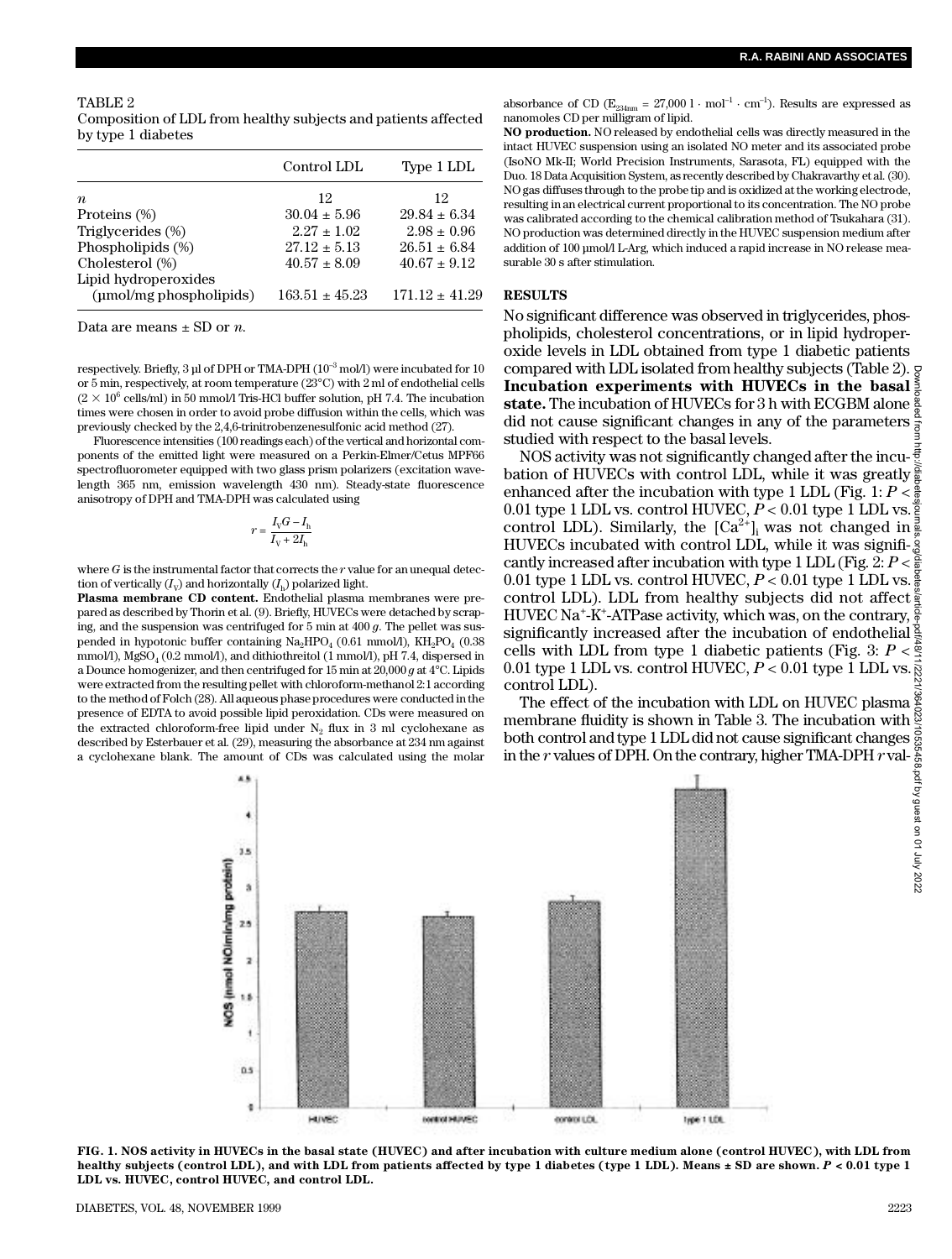

**FIG. 2. [Ca2 +]<sup>i</sup> in HUVECs in the basal state (HUVEC) and after incubation with culture medium alone (control HUVEC), with LDL from healthy subjects (control LDL) and with LDL from patients affected by type 1 diabetes (type 1 LDL). Means ± SD are shown.** *P* **< 0.01 type 1 LDL vs. HUVEC, control HUVEC, and control LDL.**

ues (i.e., decreased fluidity of the superficial part of the membrane) were observed after the incubation with control LDL compared with HUVECs in the basal state and with HUVECs incubated with the culture medium alone  $(P < 0.05)$ . Type 1 LDL caused a further increase in the TMA-DPH anisotropy values in comparison not only with basal levels (*P* < 0.01) but also with cells incubated with control LDL  $(P < 0.05)$ . Table 2 shows the action of the incubation with LDL on the CD formation in HUVECs. CDs were significantly increased after the exposure of endothelial cells to control LDL compared with either basal levels or cells incubated with culture medium  $(P < 0.05)$ . The incubation with type 1 LDL formed significantly more CDs than did control LDL  $(P < 0.01)$ .

**Incubation experiments with bradykinin activation.** The additional incubation experiments performed as described in RESEARCHDESIGNANDMETHODS (experiment 2) confirmed the results described above with HUVECs in the basal state (data not shown). In fact, control LDL induced no significant change in HUVEC  $[Ca^{2+}]_i$ , Na<sup>+</sup>-K<sup>+</sup>-ATPase activity, or DPH anisotropy values, while significant increases were observed in TMA-DPH anisotropy levels and CDs with respect to HUVECs incubated with culture medium alone  $(P < 0.01)$ . LDLs obtained from type 1 diabetic patients induced significant elevations in [Ca $^{2+}]_{\mathfrak{p}}$  Na $^+$ -K $^+$ -ATPase activity, TMA-DPH anisotropy levels, and CDs with respect to both HUVECs incubated with culture medium alone (*P* <



**FIG. 3. Na<sup>+</sup> - K<sup>+</sup> - ATPase activity in HUVECs in the basal state (HUVEC) and after incubation with culture medium alone (control HUVEC), with LDL from healthy subjects (control LDL) and with LDL from patients affected by type 1 diabetes (type 1 LDL). Means ± SD are shown.** *P* **< 0.01 type 1 LDL vs. HUVEC, control HUVEC, and control LDL.**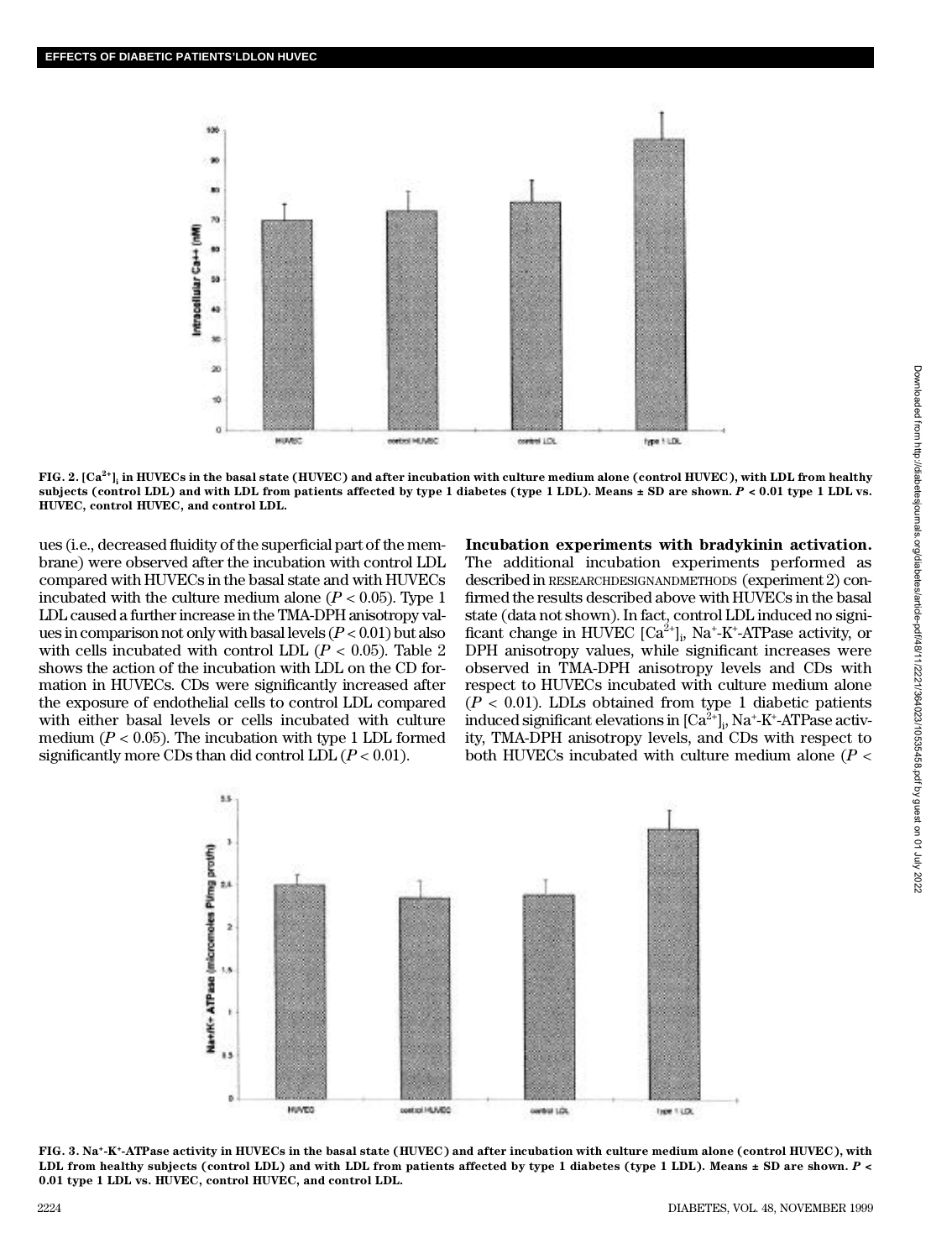#### TABLE 3

Plasma membrane fluorescence anisotropy of DPH and TMA-DPH and CD content

|                                                                     | <b>HUVEC</b>                      | Control HUVEC                     | $HUNEC +$<br>control LDL             | $HUVEC +$<br>type 1 LDL                             | $HUVEC +$<br>control $LDL +$<br>BHT | $HUVEC +$<br>type $1$ LDL $+$<br><b>BHT</b> |
|---------------------------------------------------------------------|-----------------------------------|-----------------------------------|--------------------------------------|-----------------------------------------------------|-------------------------------------|---------------------------------------------|
| $\boldsymbol{n}$                                                    | 12                                | 12                                | 12                                   | 12                                                  |                                     | 8                                           |
| Fluorescence anisotropy<br>of DPH                                   | $0.285 \pm 0.024$                 | $0.281 \pm 0.029$                 | $0.298 \pm 0.036$                    | $0.312 \pm 0.043$                                   | $0.301 \pm 0.026$                   | $0.307 \pm 0.024$                           |
| Fluorescence anisotropy<br>of TMA-DPH<br>CD content (nmol/mg lipid) | $0.344 \pm 0.011$<br>$146 \pm 12$ | $0.342 \pm 0.013$<br>$151 \pm 15$ | $0.379 \pm 0.011*$<br>$188 \pm 14^*$ | $0.402 \pm 0.015$ †‡<br>$306 \pm 39$ $\frac{18}{5}$ | $0.345 \pm 0.016$<br>$162 \pm 18$   | $0.380 \pm 0.012$ *<br>$190 \pm 16$ *       |

Data are means  $\pm$  SD or *n*. Fluorescence anisotropy and CD content were determined in HUVECs in the basal state (HUVEC) and after incubation with culture medium alone (control HUVEC), with LDL from healthy subjects (HUVEC + control LDL), and with LDL from patients affected by type 1 diabetes (HUVEC + type 1 LDL) in the absence or in the presence of 20 µmol/l of the antioxidant BHT. \**P* < 0.05 vs. HUVEC and control HUVEC; †*P* < 0.05 vs. HUVEC + control LDL; ‡*P* < 0.01 vs. HUVEC and control HUVEC;  $\S P < 0.01$  vs. HUVEC + control LDL;  $|P < 0.01$  vs. HUVEC + type 1 LDL.

0.01) and HUVECs incubated with control LDL  $(P < 0.01)$ , while they did not affect DPH anisotropy values.

NO production directly measured in the intact HUVEC suspension using the NO meter was not changed after incubation with LDL from control subjects in comparison with cells incubated in ECGBM alone, while a significant increase was observed after incubation with LDL from type 1 diabetic patients (Fig. 4: *P* < 0.01 type 1 LDL vs. control HUVEC, *P* < 0.01 type 1 LDL vs. control LDL).

After bradykinin stimulation, NO production significantly increased in HUVECs incubated with culture medium alone or with control LDL  $(P < 0.01)$ , while no significant change was observed in HUVECs previously incubated with type 1 LDL (Fig. 4). In a similar way, bradykinin caused a significant increase in  $\left[{\rm Ca}^{2+}\right]_{\rm i}$  in HUVECs incubated with ECGBM (125  $\pm$  21 vs. 73  $\pm$  7 nmol/l in the basal state,  $P < 0.01$ ) and in HUVECs incubated with control LDL (121  $\pm$  20 vs. 75  $\pm$ 8 nmol/l in the basal state, *P* < 0.01), while HUVECs previously incubated with type 1 LDL showed a blunted

response of  $\text{[Ca}^{2+}\text{]}$ ; to bradykinin addition (123 ± 22 vs. 95 ± 9 nmol/l in the basal state, *P* < 0.05). Bradykinin did not affect Na<sup>+</sup> - K<sup>+</sup> - ATPase activity, DPH and TMA-DPH anisotropy values, or CD content.

**Incubation experiments in the presence of antioxidant.** When the incubation experiments were performed in  $\frac{3}{8}$ the presence of BHT, control LDL did not cause any significant change in HUVEC CD content or in TMA-DPH anisotropy values (Table 3). Moreover, in the presence of BHT, type 1 LDL caused a less relevant increase in HUVEC CD content or in TMA-DPH anisotropy values, although it  $\frac{5}{9}$ was always statistically significant in comparison with HUVECs incubated with culture medium alone ( $P < 0.05$ ,  $\frac{5}{3}$ ) Table 3). In a similar way, in the presence of BHT, type 1 LDL  $\bar{\S}$ caused a less relevant increase in both HUVEC NO production and  ${\rm [Ca^{2+}]_i}$  in comparison with HUVECs incubated with culture medium alone (NO production =  $141 \pm 23$  nmol  $\cdot$  l<sup>-1</sup>  $\cdot$  $1^{-1}$  NO released  $\times$  10<sup>6</sup> cells [*P* < 0.05] vs. control HUVEC;  $[Ca^{2+}]_i = 83 \pm 7 \text{ nmol/} [P < 0.05]$  vs. control HUVEC). Na<sup>+</sup>-K<sup>+</sup>-Downloaded from http://diabetesjournals.org/diabetes/article-pdf/48/11/2221/364023/10535458.pdf by guest on 01 July 2022



**FIG. 4. NO produced by HUVEC before (HUVEC) and after incubation with culture medium alone (control HUVEC), with LDL from healthy sub**jects (control LDL), and with LDL from patients affected by type 1 diabetes (type 1 LDL) in the basal state ( $\boxtimes$ ) and after bradykinin stimu**lation ( ). Means ± SD of eight experiments are shown.** *P* **< 0.01 type 1 LDL vs. HUVEC, control HUVEC, and control LDL in the basal state.**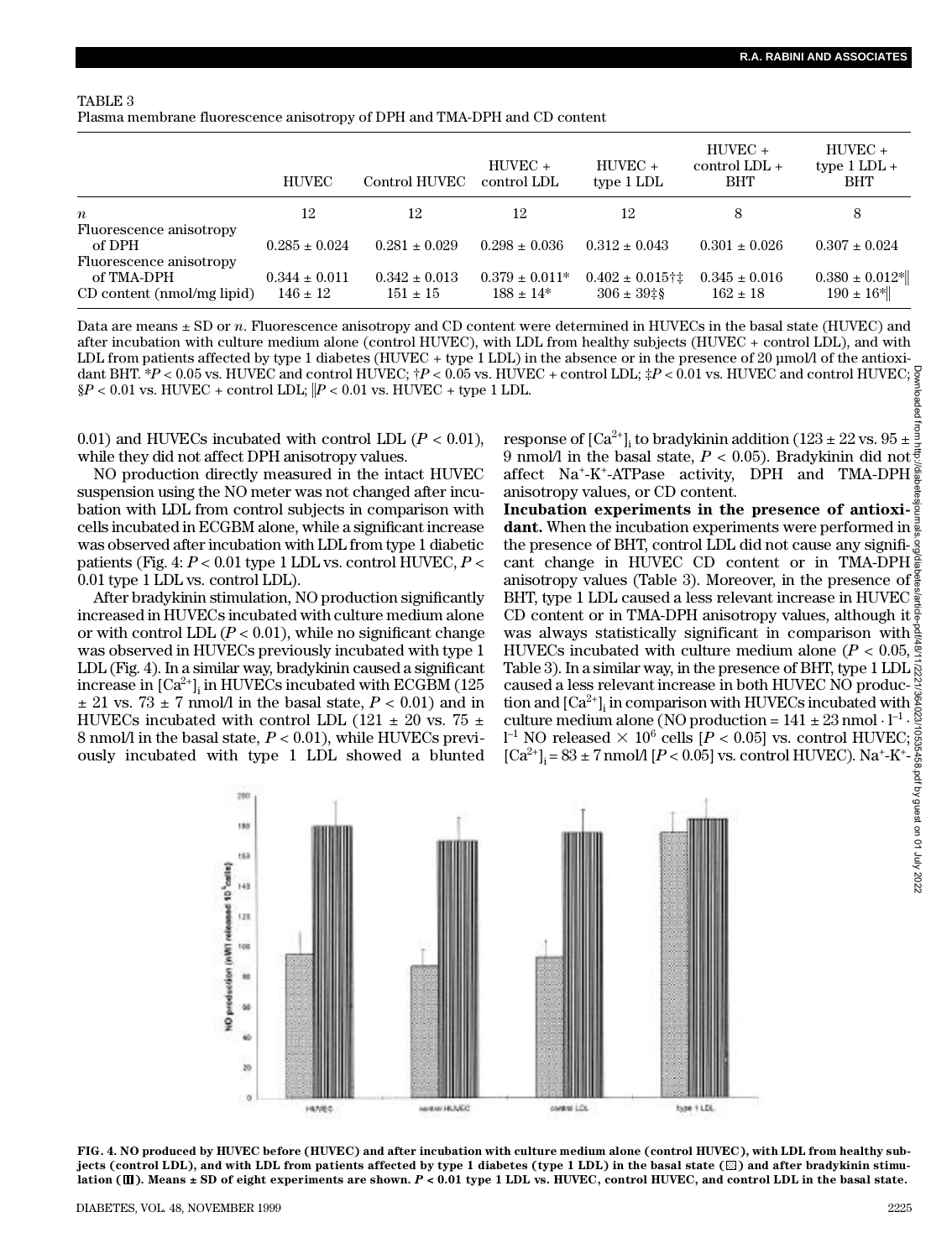ATPase activity was not affected by type 1 LDL incubation in the presence of BHT.

The addition of BHT to the medium did not affect the altered  $Ca^{2+}$  or NO responses to bradykinin in HUVECs incubated with LDL from patients with type 1 diabetes.

# **DISCUSSION**

The incubation of HUVECs with LDL was associated with a significant decrease in the fluidity of the more superficial part of the plasma membrane, as demonstrated by the higher TMA-DPH *r* values, while the deeper and more hydrophobic region of the membrane probed by the DPH fluorescence did not seem to be modified by either LDL from healthy subjects or LDL from type 1 diabetic patients. These data are in agreement with the previous observations of Pritchard et al. (8), who observed a reduced fluidity of plasma membranes of HUVECs after a prolonged (4 days) incubation with atherogenic LDL concentrations and hypothesized a relation between this change and an enhanced endothelial cell binding of monocytes. In addition, the present study indicates that this modification may occur after a short-term incubation with control LDL and is deeper when the incubation is performed with LDL from type 1 diabetic patients. It might therefore be hypothesized that short-term interactions between LDL and endothelial cells affect the plasma membrane surface in a possible atherogenic way, since modulations in fluidity influence not only mononuclear cell attachment (8) but also endothelial cell plasma membrane transport and receptor function (32).

The decreased fluidity of the plasma membrane surface might be partly due to the peroxidative damage caused by the incubation of HUVECs with LDL, as demonstrated by the increased CD content observed in both endothelial cells incubated with LDL from healthy subjects and, to a greater extent, in cells incubated with LDL from type 1 diabetic patients. This hypothesis is confirmed by the experiments performed in the presence of the antioxidant BHT, which completely prevented the modifications in the CD content and in the surface fluidity of HUVEC membrane caused by incubation with LDL from healthy subjects. Moreover, the antioxidant was also able to significantly reduce—but not abolish—the modifications induced in HUVECs by LDL from type 1 diabetic patients, suggesting that these lipoproteins exert their action on endothelial cells at least partially by peroxidative damage.

The occurrence of membrane lipid peroxidation might play a central role in endothelial dysfunction in diabetes, since the generation of oxygen-derived free radicals has been reported to mediate the abnormal endothelium-dependent relaxation of aorta exposed to elevated glucose in vitro (33). The present data suggest that a further mechanism causing an oxidative stress in endothelial cells during diabetes might be the interaction between circulating LDL and the plasma membrane.

It was recently observed that the generation of  $O_2^-$  in endothelial cells results in elevation of intracellular  $Ca^{2+}$ release,  $Ca^{2+}$  entry, and endothelium-derived relaxing factor (EDRF) formation to bradykinin (34). In the present work we found that the relevant increase in the CD content of HUVECs exposed to LDL from diabetic patients was accompanied by a higher cytosolic  $Ca^{2+}$  concentration and an enhanced NOS activity in comparison with both control cells and cells incu-

bated with LDL from healthy subjects. It might be hypothesized that the changes induced by LDL from diabetic patients in endothelial cell  $Ca^{2+}$  concentration and NOS activity are mediated, at least partially, by peroxidative damage, as previously demonstrated for the similar alterations caused by high D-glucose in endothelial  $Ca^{2+}/EDRF$  signaling (34). This hypothesis is also supported by the confirmatory experiments performed in the presence of antioxidant, which caused a contemporaneous reduction in both the peroxidative damage of the endothelial membrane evaluated as CD content and in the cellular  $Ca^{2+}$  concentration and NO production.

Graier et al. (34) suggested that the interaction of  $O_2^-$  with outer parts of the cell membranes might be responsible for the altered endothelial  $Ca^{2+}/EDRF$  signaling caused by glucose. In a similar way, our finding of a reduced fluidity of the more superficial part of the plasma membrane in HUVECs exposed to LDL from diabetic patients in comparison with control cells and with cells incubated with LDL from healthy subjects seems to suggest a central role of the cellular surface in these modifications.

The increased HUVEC cytosolic  $Ca^{2+}$  concentrations caused by the incubation with LDL from diabetic patients might be the direct determinant of the enhanced NOS activity observed under the same conditions, since endothelial constitutive NOS (eNOS) is  $Ca^{2+}$ -dependent (35). Moreover, this isoenzyme is partly membrane-associated because of binding of the  $NH_2$ -terminal myristate to plasma membrane (35). Therefore, a modification of the plasma membrane might also cause an altered activity of this enzyme through an altered membrane binding, as one can hypothesize concerning Na<sup>+</sup> - K<sup>+</sup> - ATPase, an integral plasma membrane protein that shows an increased activity after incubation of HUVECs with LDL from type 1 diabetic patients. Na<sup>+</sup>-K<sup>+</sup>-ATPase activity is also dependent on NO synthesis, since sodium nitroprusside, which directly releases NO, reverses the inhibition of rabbit aorta Na<sup>+</sup>-K<sup>+</sup>-ATPase caused by either hyperglycemia or removal of the endothelium (11).

The enhanced endothelial NOS activity caused by a shortterm incubation with LDL from diabetic patients is consistent with the enhanced vessel relaxation taking place in the early stages of diabetes (36). Moreover, the increased NO release might exert cytotoxic effects in the presence of high concentrations of oxygen-reactive species, as occurs during hyperglycemia. In fact, NO can rapidly react with superoxide anion to produce the strong oxidant peroxynitrite (37).

Data obtained on NO production directly measured in intact endothelial cells give further support to the observations concerning NOS activity in cell homogenates, confirming that eNOS activity in intact cells is also altered by the action of LDL from type 1 diabetic patients. Experiments performed after bradykinin stimulation suggest a further possible mechanism of damage on intact HUVECs caused by LDL from diabetic patients, i.e., the blunted response of intracellular  $Ca^{2+}$  and NO production to bradykinin addition. This observation indicates that diabetic LDLs impair the HUVEC receptor-mediated cytosolic  $Ca^{2+}$  increase and the subsequent eNOS stimulation caused by bradykinin, as described recently in endothelial cells exposed to elevated glucose concentrations (38). This action might be physiologically significant, suggesting that exposure to diabetic LDLs might make endothelial cells less responsive to stimuli inducing in vivo endothelial-dependent relaxation. Interestingly, this effect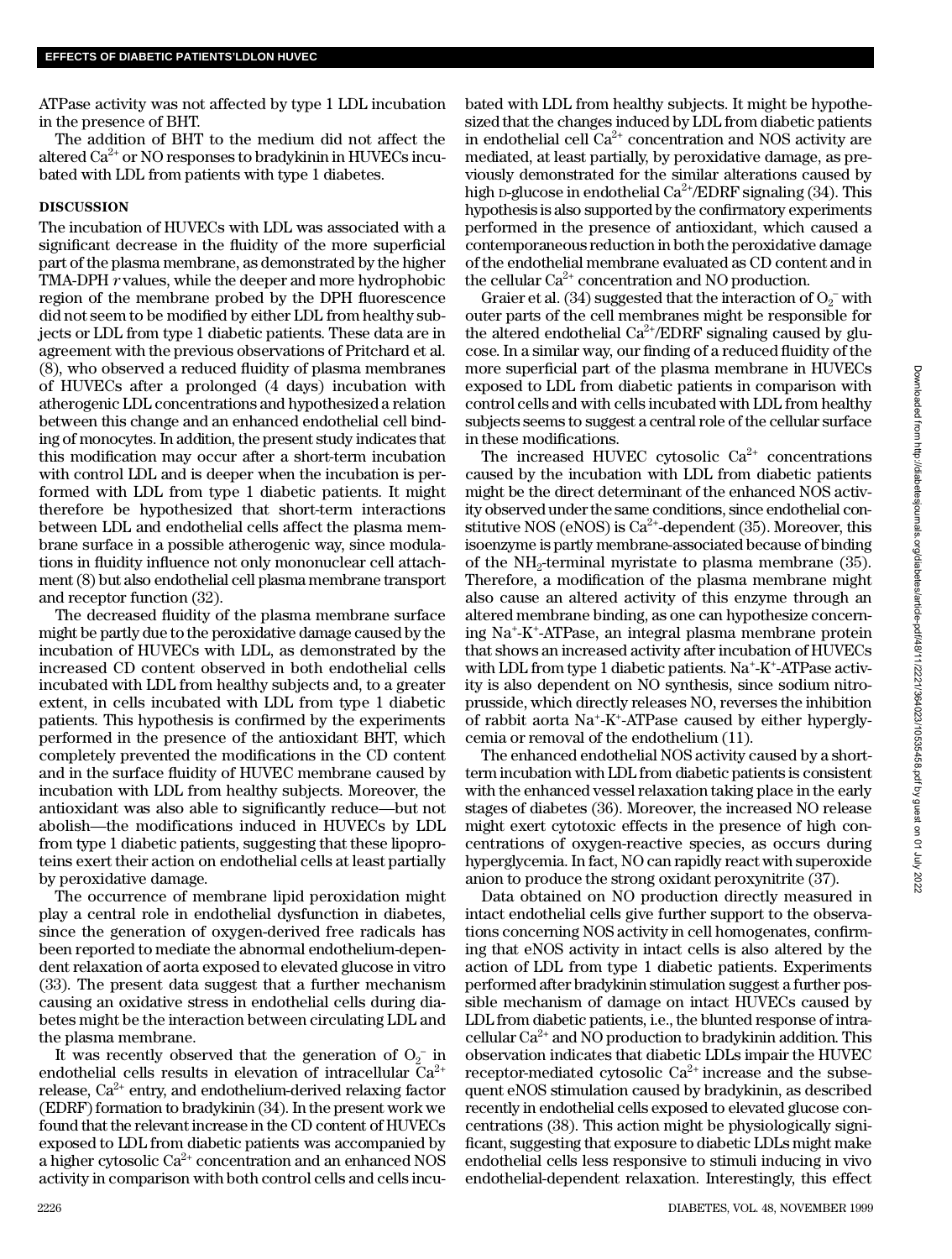was not inhibited by the presence of an antioxidant, suggesting that the effect of diabetic LDLs on HUVECs is not explained only by peroxidative damage of the membrane. The decrease in the fluidity of the more superficial part of the membrane caused by diabetic LDLs also in the presence of the antioxidant BHT might be at the basis of the reduced bradykinin-initiated  $Ca^{2+}$  signaling. In fact, a recent work performed on porcine aortic endothelial cells reported a negative correlation between membrane viscosity (i.e., the inverse of fluidity) and agonist-stimulated intracellular  $Ca^{2+}$  release, suggesting that this relation might also be mediated by a modulation of phospholipase C activity or a modification of membrane polarization (39).

It might be argued that the experiments performed in the present work are not relevant for the in vivo situation, since plasma contains antioxidants, and therefore, incubation of endothelial cells with LDL alone creates an environment favoring LDL oxidation that does not exist in vivo. However, in a recent work by our group, we described similar alterations in HUVECs caused by plasma from type 1 diabetic pregnant women (40).

The mechanisms by which native LDL from healthy and diabetic patients causes the observed alterations in HUVECs in vitro deserve further investigation. LDL from type 1 diabetic patients in good metabolic control did not show any relevant change in the main lipid classes or in levels of lipid hydroperoxides in comparison with LDL from healthy subjects, so that a subtler difference in the lipid composition must be hypothesized to explain the different and/or the deeper effects exerted on HUVECs by diabetic LDL (for instance, a modification in the concentrations of distinct fatty acids). A role of glycation of LDL must also be taken into consideration, since glycated LDL have been reported to exert an increased atherogenic action (41).

Further studies are also needed to elucidate the role of the LDL receptor in these modifications caused by short-term interactions of LDL with HUVECs. Based on the present data, it can be suggested that this short-term interaction modifies the physicochemical properties of the lipid moiety of the more superficial part of the plasma membrane. It can be hypothesized that the observed alterations in the activity of integral membrane-bound enzymes, such as Na<sup>+</sup>-K<sup>+</sup>-ATPase, and/or in transmembrane  $Ca^{2+}$  fluxes, with secondary enhancement of NOS activity, might be dependent on changes of the protein arrangement within the lipid moiety. Moreover, as mentioned above, a key regulatory role of membrane fluidity on the endothelial cell  $Ca^{2+}$  signaling has been recently suggested based on the negative correlation observed between bradykinin-initiated  $Ca^{2+}$  release and membrane viscosity (39).

LDLs have been implicated as one of the major factors that could modulate the development of atherosclerosis. Both native and oxidized lipoproteins can interact with the endothelial cells lining the vessel wall and might exert a role in the endothelial dysfunction observed in both atherosclerosis and diabetes (5,6). The present work demonstrated that the short-term incubation of endothelial cells with LDL obtained from type 1 diabetic patients causes deep modifications in both the plasma membrane and the cytosolic compartment, both of which are not present or are present to a smaller extent after incubation with LDL from healthy subjects. The alterations observed in endothelial function after

the cell-lipoprotein interaction might play a central role in the atherogenic process.

# **ACKNOWLEDGMENTS**

The present work was supported by a grant (60%) from the University of Ancona to L.M.

## **REFERENCES**

- 1 . Vane JR, Anggard EE, Botting RM: Regulatory functions of the vascular endothelium. *N Engl J Med* 323:27–36, 1990
- 2 . Bevilacqua MP: Endothelial-leukocyte adhesion molecules. *Annu Rev Immunol* 11:767–804, 1993
- 3 . Pedrinelli R, Giampietro O, Cramassi F, Melillo E, Dell'Omo G, Catapano G, Matteucci E, Talarico L, Morale M, De Negri F, Di Bello V: Microalbuminuria and endothelial dysfunction in essential hypertension. *Lancet* 344:14-18, 1994
- 4 . Bloom AL: The role of the endothelium in the regulation of haemostasis. In *Endothelial Cell Function in Diabetic Microangiopathy: Problems in Methodology and Clinical Aspects*. Vol. 9. Molinatti GM, Bar RS, Belfiore F, Porta M, Eds. Basel, Karger, 1990, p. 139–155
- 5 . Schwartz CJ, Valente AJ, Sprague EA, Kelley JL, Cayatte AJ, Rozek MM: Pathogenesis of the atherosclerotic lesion: implications for diabetes mellitus. *Diabetes Care* 15:1156–1167, 1992
- 6. Schror K: Blood vessel wall interactions in diabetes. *Diabetes* 46:S115-S118,  $\frac{1}{2}$ 1997
- 7. Pritchard KA Jr, Wong PY-K, Stemerman MB: Atherogenic concentrations of  $\frac{\alpha}{\omega}$ low-density lipoprotein enhance endothelial cell generation of epoxyeicosatrienoic acid products. *Am J Pathol* 136:1381–1391, 1990
- 8 . Pritchard KA Jr, Schwarz SM, Medow MS, Stemerman MB: Effect of low-density lipoprotein on endothelial cell membrane fluidity and mononuclear cell  $\frac{\overline{w}}{\overline{w}}$ attachment. *Am J Physiol* 260:C43–C49, 1991
- 9. Thorin E, Hamilton C, Dominiczak AF, Dominiczak MH, Reid JL: Oxidized LDL- $\frac{5}{60}$ induced changes in membrane physicochemical properties and  ${\rm [Ca^{2+}]_{i}}$  of bovine aortic endothelial cells: influence of vitamin E. *Atherosclerosis*  $\frac{6}{6}$ 114:185–195, 1995
- 10. Allen S, Khan S, Al-Mohanna F, Batten P, Yacoub M: Native low-density lipoprotein–induced calcium transients trigger VCAM-1 and E-selectin expression in cultured human vascular endothelial cells. *J Clin Invest* 101:1064–1075, 1998
- 11. Gupta S, Sussman I, McArthur CS, Tornheim K, Cohen RA, Ruderman NB:  $\frac{55}{60}$ Endothelium-dependent inhibition of Na<sup>+</sup>-K<sup>+</sup>-ATPase activity in rabbit aorta by hyperglycemia: possible role of endothelium-derived nitric oxide. *J Clin I n v e s t* 90:727–732, 1992 Downloaded from http://diabetesjournals.org/diabetes/article-pdf/48/11/2221/364023/10535458.pdf by guest on 01 July 2022
- 12. Edelstein C, Scanu AM: Precautionary measures for collecting blood destinated for lipoprotein isolation. In *Methods in Enzymology*. Segrest JP, Albers JJ, Eds. New York, Academic, 1986, p. 151–155
- 13. Chen LY, Mehta P, Mehta JL: Oxidized LDL decreases L-arginine uptake and  $\frac{1}{2}$ nitric oxide synthase protein expression in human platelets: relevance of the effect of oxidized LDL on platelet function. *Circulation* 93:1740–1746, 1996
- 1 4 . Rabini RA, Ferretti G, Galassi R, Taus M, Curatola G, Tangorra A, Fumelli P, Mazzanti L: Modified fluidity and lipid composition in lipoproteins and platelet membranes from diabetic patients. *Clin Biochem* 27:381–385, 1994
- 15. Jiang Z-Y, Hunt JV, Wolff SP: Ferrous ion oxidation in the presence of xylenol  $\bar{\Xi}$ orange for detection of lipid hydroperoxide in low-density lipoprotein. *Anal*  $\frac{18}{6}$ *B i o c h e m* 202:384–389, 1992
- 16. Muragandam A, Mutus B: Isolation of nitric oxide synthase from human platelets. *Biochim Biophys Acta* 1200:1–6, 1994
- 1 7 . Chakravarthy U, Hayes RG, Stitt AW, McAuley E, Archer DB: Constitutive nitric oxide synthase expression in retinal vascular endothelial cells is suppressed by high glucose and advanced glycation end products. *Diabetes* 47:945-952, 1998
- 1 8 . Mazzanti L, Rabini RA, Faloia E, Fumelli P, Bertoli E, DePirro R: Altered cellular calcium and sodium transport in diabetes mellitus. *Diabetes* 39:850-854, 1990
- 1 9 . Rao GHR: Measurement of ionized calcium in normal human blood platelets. *Anal Biochem* 169:400–404, 1988
- 20. Grynkiewicz G, Poenie M, Tsien RY: A new generation of  $Ca^{2+}$  indicators with greatly improved fluorescence properties. *J Biol Chem* 6:3440–3450, 1985
- 2 1 . Kitao T, Hattori K: Inhibition of erythrocyte ATPase activity by aclacinomycin and reverse effect of ascorbate on ATPase activity. *Experientia* 39:1362-1364, 1983
- 2 2 . Fiske CH, Subbarow Y: The colorimetric determination of phosphorus. *J Biol Chem* 66:375–400, 1925
- 23. Lowry OH, Rosenbrough NJ, Farr AL, Randall RT: Protein measurement with the Folin phenol reagent. *J Biol Chem* 192:265–267, 1951